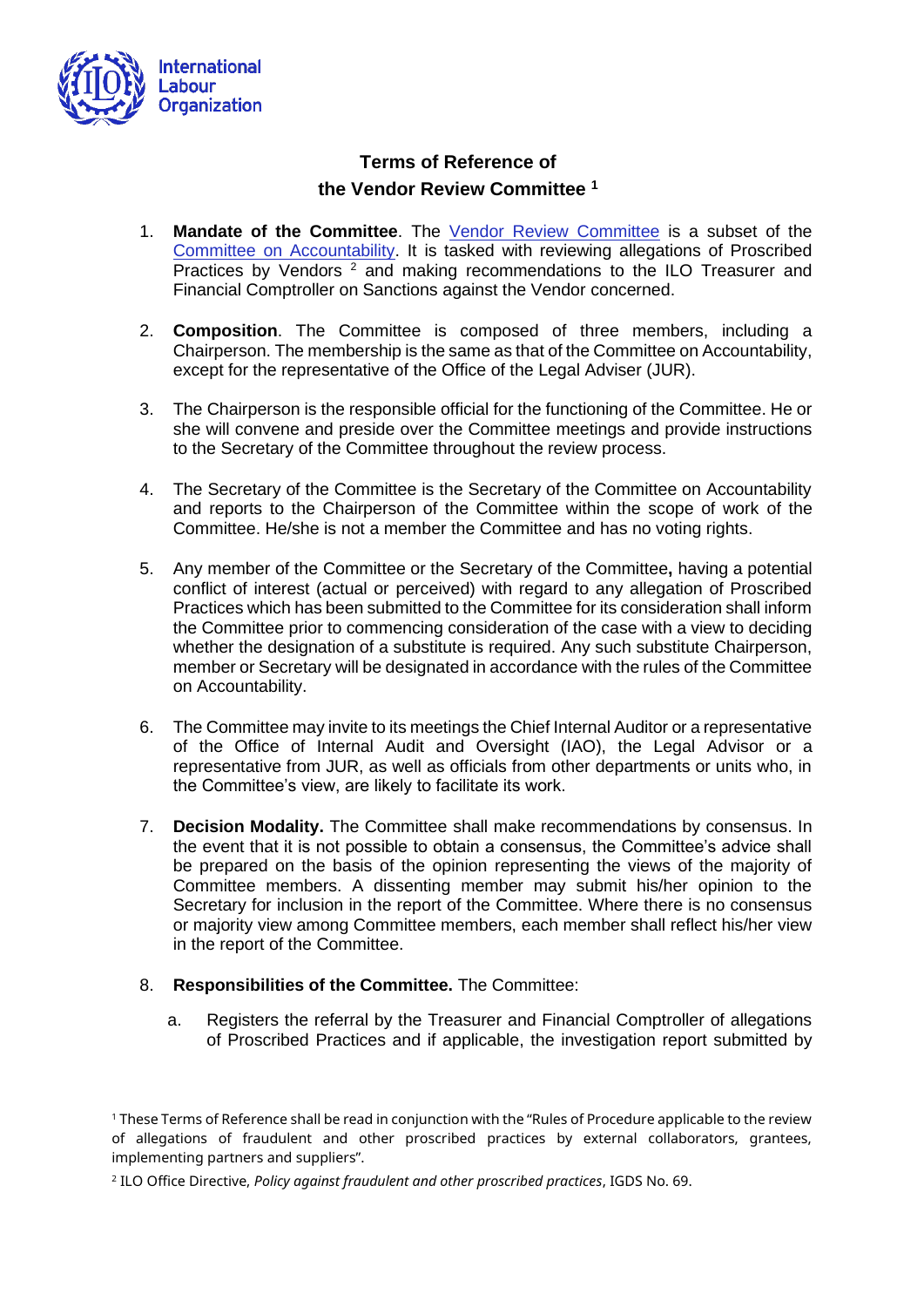the Chief Internal Auditor; and instructs the Secretary to prepare the Notice of Administrative Action to be sent to the respondent;

- b. Determines whether the information presented in the draft Notice of Administrative Action by the Secretary meets the applicable standard of proof to support a finding that a Vendor has engaged in any of the Proscribed Practices. In making such determination, the Committee will consider any exculpatory or mitigating information relating to the Vendor at issue that is available;
- c. Based on the determination above, approves or dismisses the Notice of Administrative Action;
- d. Reviews the Respondent's response and, if applicable, the reply from the responsible ILO units and the Respondent's sur-reply, and requests any further information or advice it may deem necessary in order to recommend a decision to the Treasurer and Financial Comptroller;
- e. Recommends decisions to the Treasurer and Financial Comptroller on:
	- Sanctions or other corrective and rehabilitative measures when such findings are supported by the appropriate standard of proof, or to close a matter without applying any Sanctions;
	- extending the Sanctions to a Vendor's Affiliated Entity(ies);
	- rejecting or accepting of settlement offers that may be made by a Respondent to the Secretary, including an admission of involvement in Proscribed Practices;
	- rejecting or accepting of Rehabilitation requests that may be made by a Respondent to the Secretary;
	- rejecting or accepting of a request for an exception in a specific procurement action and recommending suspending the effects of Sanctions;
	- referring the matter on a strictly confidential basis to IAO, other international organizations, or national authorities;
- f. Produces a summary report of its activities at the end of each year for publication on the Transparency and Accountability page of the ILO public website;
- g. Takes responsibility for the overall review and oversight of the Vendor Sanctions process; and
- h. Performs other duties consistent with its mandate, following consultation with the Treasurer and Financial Comptroller.
- 9. **Responsibilities of the Secretary of the Committee.** The Secretary shall serve the Committee in a coordinating, advisory and facilitating capacity only. As such, the Secretary:
	- a. Upon receipt of the referral by the Treasurer and Financial Comptroller and if applicable, the investigation report from the Chief Internal Auditor, prepares the Notice of Administrative Action for the Committee's review;